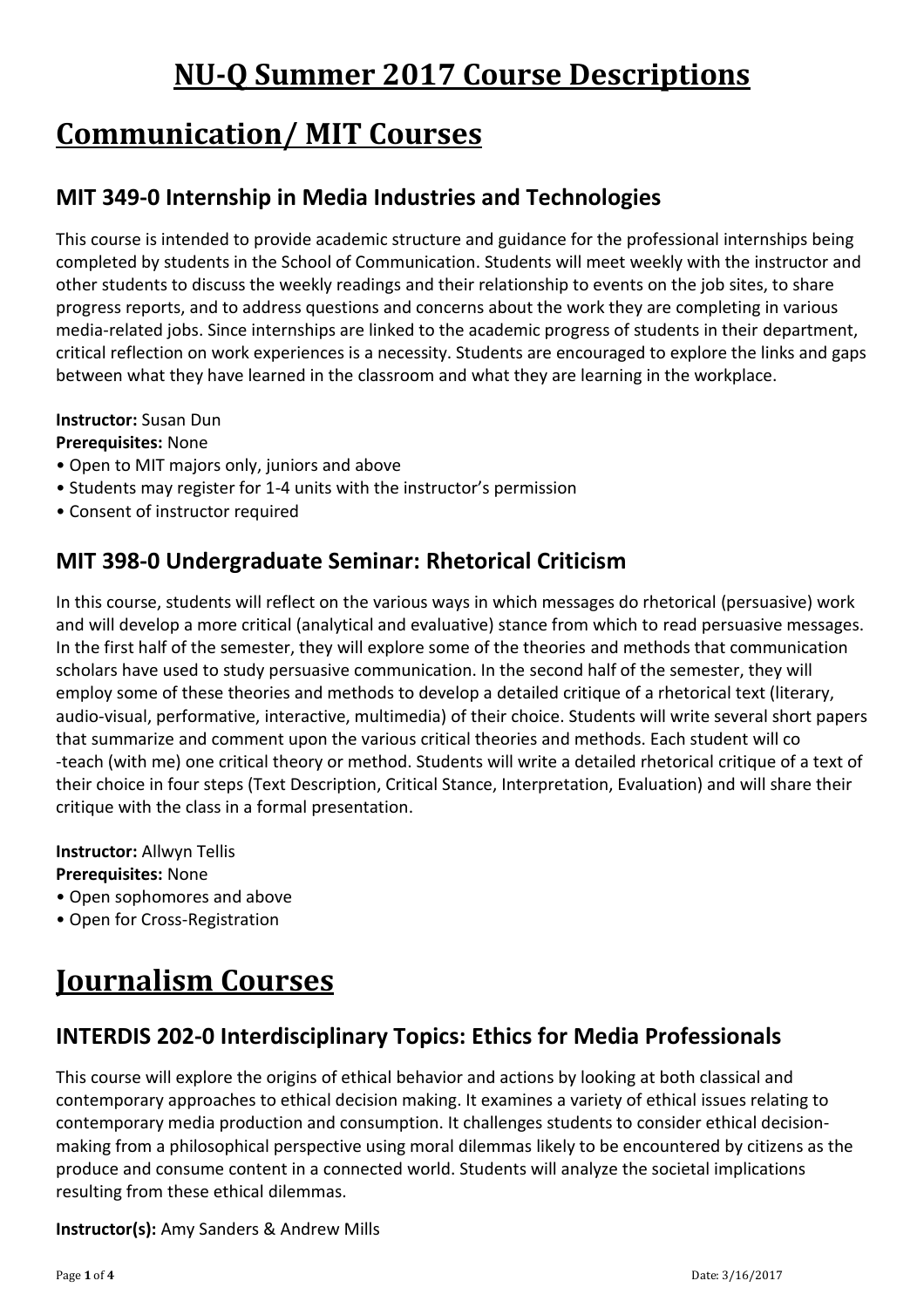#### **Prerequisites:** None

• Open to sophomores and above

### **Jour 390-0/MIT 398-0 Special Topics: Media and Religion**

Some of the most significant media narratives produced today are those that concern religion. Media discourses about faith, its practices, confrontations, political campaigning, violence, and social backlashes are provoking crucial global conversations—some civil and some otherwise. In this class, students will be introduced to the surprisingly close relationships between the mighty forces of media and religion. We will take a close look at the evolution of religious content in popular media (including entertainment, journalism, and religious broadcasting) and examine how this all relates to what is loosely called "globalization" and emerging digital technologies. We will also consider methods to produce case studies of major media stories that started as or evolved into religion-based narratives, such as ISIS's use of digital media; reactions and counter-reactions to the Charlie Hedbo shootings; Western discourses appropriating religion for political advantage; and appraisals of media handling of such flashpoints as the Chapel Hill murders, South Carolina church shootings, post-elections intimidations, and more. This will be an interactive class with much discussion and analysis.

#### **Instructor(s):** Abraham Abusharif **Prerequisites:** None

- Open to sophomores and above
- Open for Cross-Registration
- Cross-listed as MIT 398-0

### **Jour 390-0/MIT 398-0 Special Topics: Brexit One Year On**

This class will firstly explore British history from 1945 until today in order to provide a foundation for the social and political assignments to which students will be tasked. Students will be introduced to discourse analysis as both a theory and a method with which to examine social media and online mainstream media discourse leading up to the Brexit referendum in June 2016. They will then be required to compare and examine this to news coverage from the same media outlets one year later, reporting on how media has changed their approach to Britain's decision to leave the European Union and the British Governments approach to the invoking of Article 50. In parallel, students will be trained on video storytelling techniques and the use of mobile devices in content production.

#### **Instructor(s):** Miriam Berg

#### **Prerequisites:** None

- Open to sophomores and above
- Instructor permission is required
- Class will commence on Sunday the 14th of May and will run each day from Sunday Thursday, 1.30 until 5.20 pm. Travel to London will be from Friday the 19th to May 26th (the second week of class). The third and fourth week will be spent back in Doha.
- Cross-listed as MIT 398-0

#### **Jour 390-0 Special Topics: Fashion Journalism**

This course will introduce NU-Q journalism students to fashion journalism. It will enable students with a passion for both storytelling and fashion to combine their interests and learn the skills necessary to succeed in this competitive journalism industry. It includes travel to London and Milan.

**Instructor(s):** Christina Paschyn **Prerequisites:** None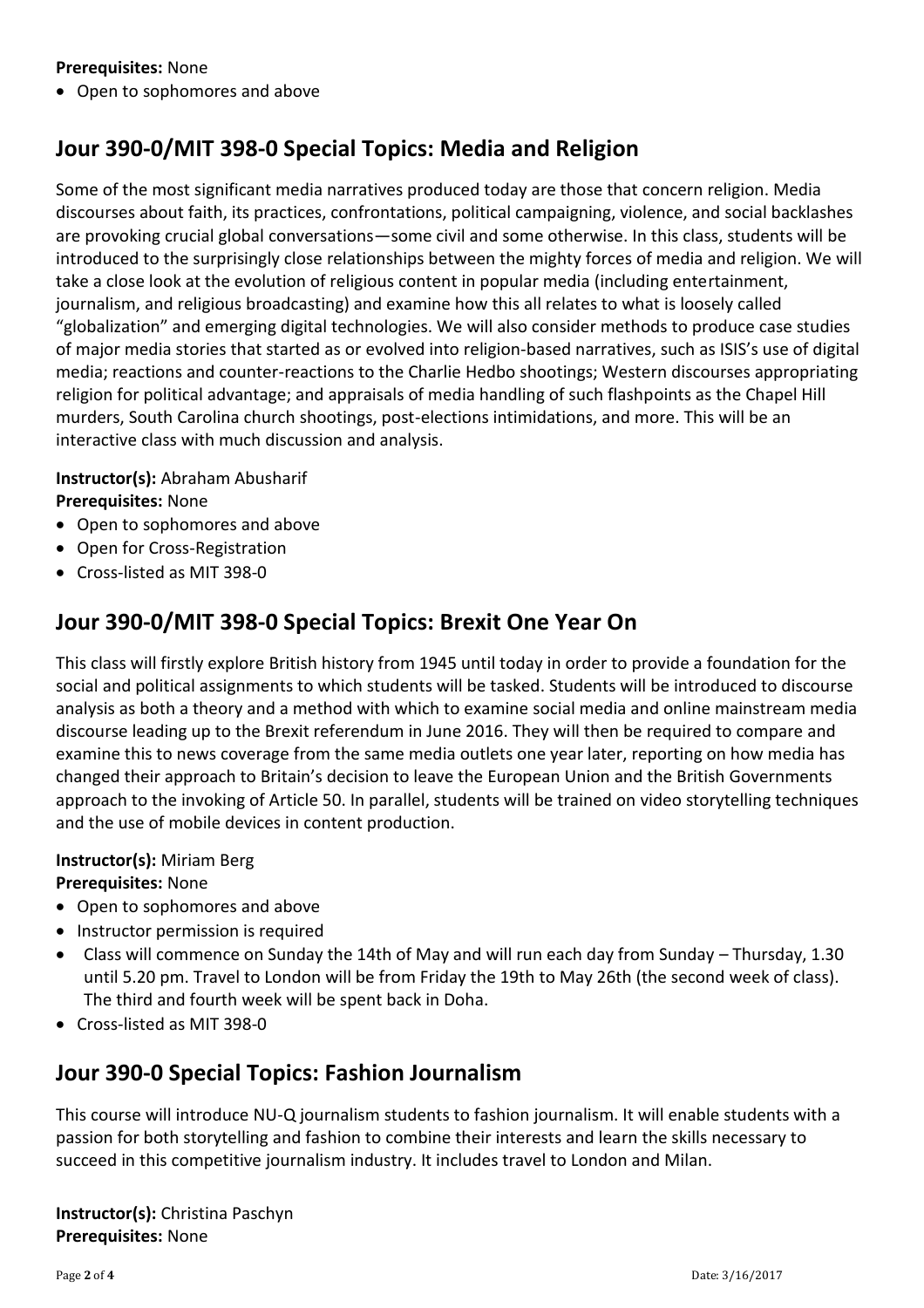- Open to sophomore and above
- Instructor permission is required
- Class meets in Qatar from May 14-17<sup>th</sup>.Dates the class travels: Doha to London, May 19-24th. London to Milan, May 24-29th. Fly out the 29<sup>th</sup> from Milan back to Doha.

# **Liberal Arts Courses**

### **HISTORY 242-0 Topics in History: A Survey of US History**

This course will introduce you to the history of America over the last four hundred years. Rather than try to race through and cover everything we will instead focus on four eras, slowing down and digging deep, in an attempt to better uncover significant historical meaning. Our four eras are:

1. The Colonial Era – here we will explore how Europeans, Africans and Native Americans created new societies of freedom and slavery in the 17th and 18th Centuries.

2. The Expanding Republic - here we will explore how Americans transformed small colonies into the continental United States in the 19th Century and then fought a civil war over its future.

3. The New Superpower – here we will explore how the United States recovered from civil war and turned a continental nation into the world's strongest superpower in the first half of the 20th Century.

4. The Reformed Superpower – here we will explore how the United States fought the Cold War abroad and fought over the expansion of civil rights at home in the second half of the 20th Century.

In each of these eras we will focus on one key question: what does it mean to be an American? Is American identity based on birthplace or geography residency? Or, is American-ness defined by a person's race or gender or ideological beliefs? And, who gets to decide? As we will see the definition of "American" and who gets to call themselves an "American" has changed overtime and been a constant source of conflict.

**Instructor(s):** Christopher Sparshott **Prerequisites:** None

- Open to sophomores and above
- Open for Cross-Registration

### **POLI\_SCI 390-0/MIT 398-0 Special Topics: Media & Politics in Arab World**

The course focuses on the role of the media in the socio-political processes in post-colonial Arab region. It engages with the debates over such a role since the emergence of the independent Arab states in the first half of the 20th century through present time, and up until the influence of the media during and after the Arab Spring. Between these two time ends, the media has been part of broader processes of nationbuilding, ruling-elites consolidation, identity-creation and dismantling, as well as a crucial means of political opposition.

The course examines how emerging states and governments in the region have used and manipulated the media for decades in their sustained effort to construct distinctive national identities. Thematically, the course covers a spectrum of topics including loyalist media and their role in supporting political status quo, oppositional and ideological media, the politics of private-owned media, media and political change, media and foreign policy, media and social change, media and religion, and the politics and influence of foreign media and off-shore Arab media.

A considerable space and discussion is also devoted to transnational broadcasting media that was pioneered by Al-Jazeera in 1996, followed by the rise of social media. The Arab media landscape has continued to show dramatic change since the emergence Al- trans-border TV broadcasting with their